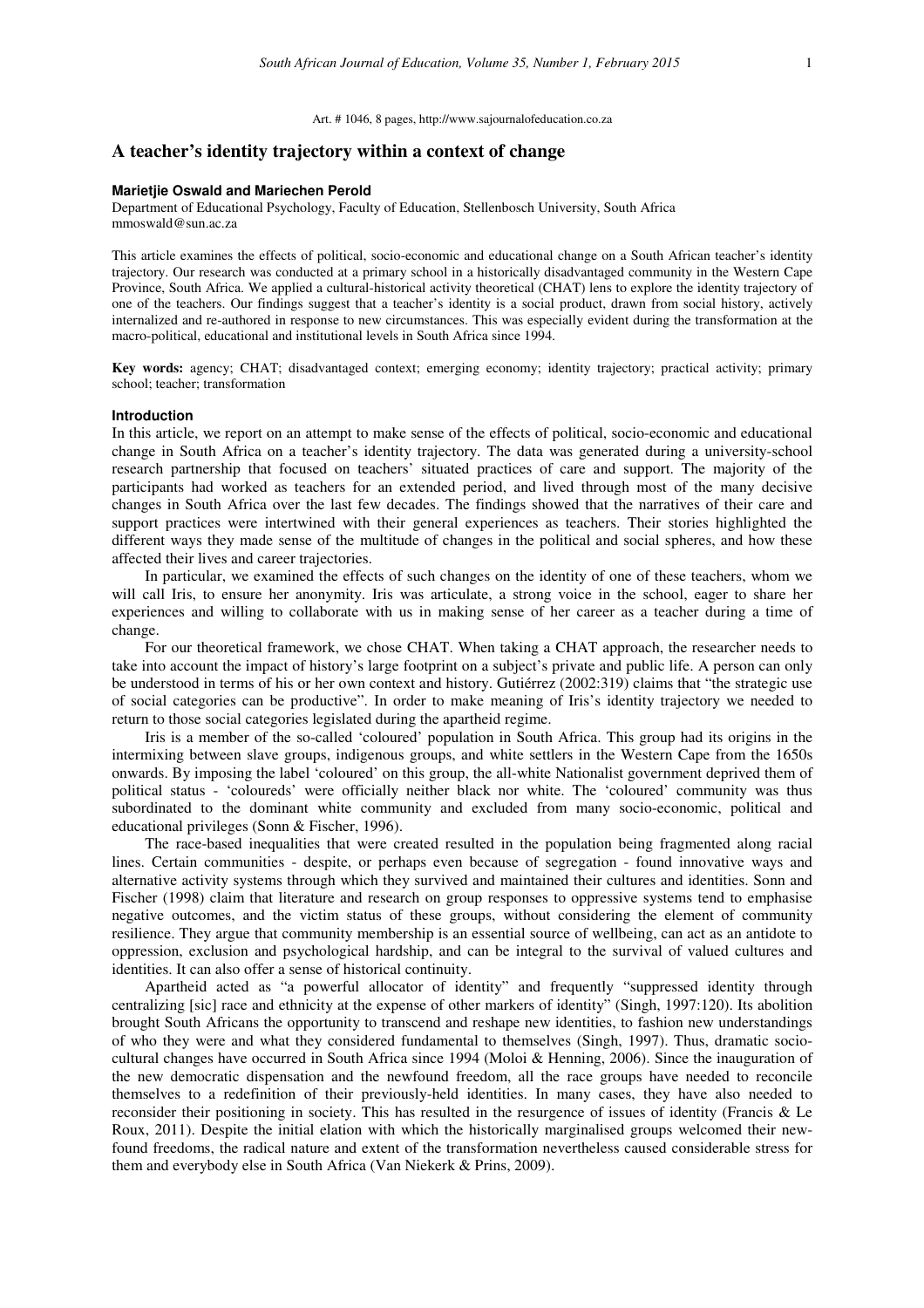The race-based inequalities in South Africa reverberated in the economic sector, and overlapped with the change to democracy. While poverty was virtually non-existent among whites, at least 58% of all South Africans in general – and 68% of the black population in particular – were living in poverty in 1995. These inequalities pervaded education, health and basic infrastructure (Ozler & Hoogeveen, 2005). Currently, South Africa is recognised as an emerging economy, characterised by a rapid pace of economic development and a substantial effort to liberalise the economy (Meyer, Estrin, Bhaumik & Peng, 2009). Despite substantial progress since 1994, several critical challenges are still impeding the achievement of South Africa's considerable potential (Organisation for Economic Co-operation and Development (OECD), 2013). In 2012, the Gini coefficient for South Africa was about 0.60 (Landman, Bhorat, Van der Berg & Van Aardt, 2003), one of the most unequal income distributions in the world. Today it is estimated that about 45% of the population still live in poverty (Landman et al., 2003), with almost all of the poor belonging to the black or coloured groups (Van der Berg, Burger, Burger, Louw & Yu, 2006). South Africa's unemployment rate is one of the highest in the world, while poverty, especially extreme poverty, has not been alleviated (Ozler & Hoogeveen, 2005).

The OECD Economic Survey of South Africa (2013) identified education as another of the country's key problems. The report claims that the poor quality of education in South Africa acts as a serious impediment to economic growth. A distinguishing feature of the education system remains the very high degree of inequality between schools. This legacy of apartheid is one that the present government is finding hard to address. Although there is one overarching Department of Basic Education for all schools, there are still massive inequalities between the formerly advantaged schools (for white learners) and formerly disadvantaged schools (for the rest). This is especially evident in many rural areas – including the community in which Iris taught – where poverty in all its manifestations is the principal feature (Engelbrecht, 2006; Taylor, 2007). According to Bloch (2009:25), "education as it stands today continues to reproduce inequalities in society, inequalities that threaten the stability and comforts of young people."

A report issued by Wits Education Policy Unit (2005) claims that before 1994, South African teachers were repressed, with very limited professional autonomy. The education of teachers was underpinned by a conservative pedagogy, which instilled passivity and obedience to authority. Critical or independent thinking were not valued. Their work was strictly controlled through a system

of inspection, which undermined their autonomy. They came to rely on the agency of the state to direct them in doing their work. A loss of selfconfidence and self-reliance resulted.

Teaching philosophies have changed radically since 1994. Approaches and practices are now based on democratic, inclusive and participative relationships, reflective practice, experimentation and risk-taking. Teachers have been called on to learn new theory and to implement new practices in their classrooms (Oswald, 2010). Moreover, in an effort to accelerate the transformation process, they have been subjected to a flurry of policy initiatives in a top-down fashion. They have had to attend numerous workshops and been subjected to extreme answerability and accountability measures. In the years since 1994, they have gradually lost confidence in the education authorities and have begun to blame them for the many challenges they are forced to face in schools and classrooms, without the necessary assistance and support (Perold, Oswald & Swart, 2012).

To compound matters, the teachers themselves have received negative media publicity and are frequently blamed for the failure of educational innovations, reflected in the underperformance of South African learners (Perold et al., 2012). Comparative international studies, such as the Trends in Mathematical and Science Study (TIMSS), the Progress in International Reading Literacy Study (PIRLS) and national criteria such as the Department of Basic Education's Annual National Assessments (ANA), confirm that South African learners underperform. This is particularly evident in schools in vulnerable communities, such as the farm school where Iris taught. Despite the negativity surrounding education and teachers, in particular, the strategic importance of teachers in the South African education system cannot be denied. In a time of change, they are expected to act as agents of change and have a key role in ensuring that quality education is delivered to all children.

The above forms the backdrop to the question that directed our research: *How does Iris's identity trajectory illuminate the impact of apartheid on the self of a person less privileged by a particular social and political regime, as well as the complex changes that have occurred on macro-social and educational levels in South Africa since the inauguration of the new democratic dispensation in 1994?*

In the next sections, we present our chosen theoretical framework and Iris's identity trajectory as a teacher. We conclude with a brief discussion.

### Cultural-Historical Activity Theory (CHAT) as Framework for the Study

CHAT departs from essentialist or context-independent notions of identity, instead viewing the self as embedded and intrinsically interwoven with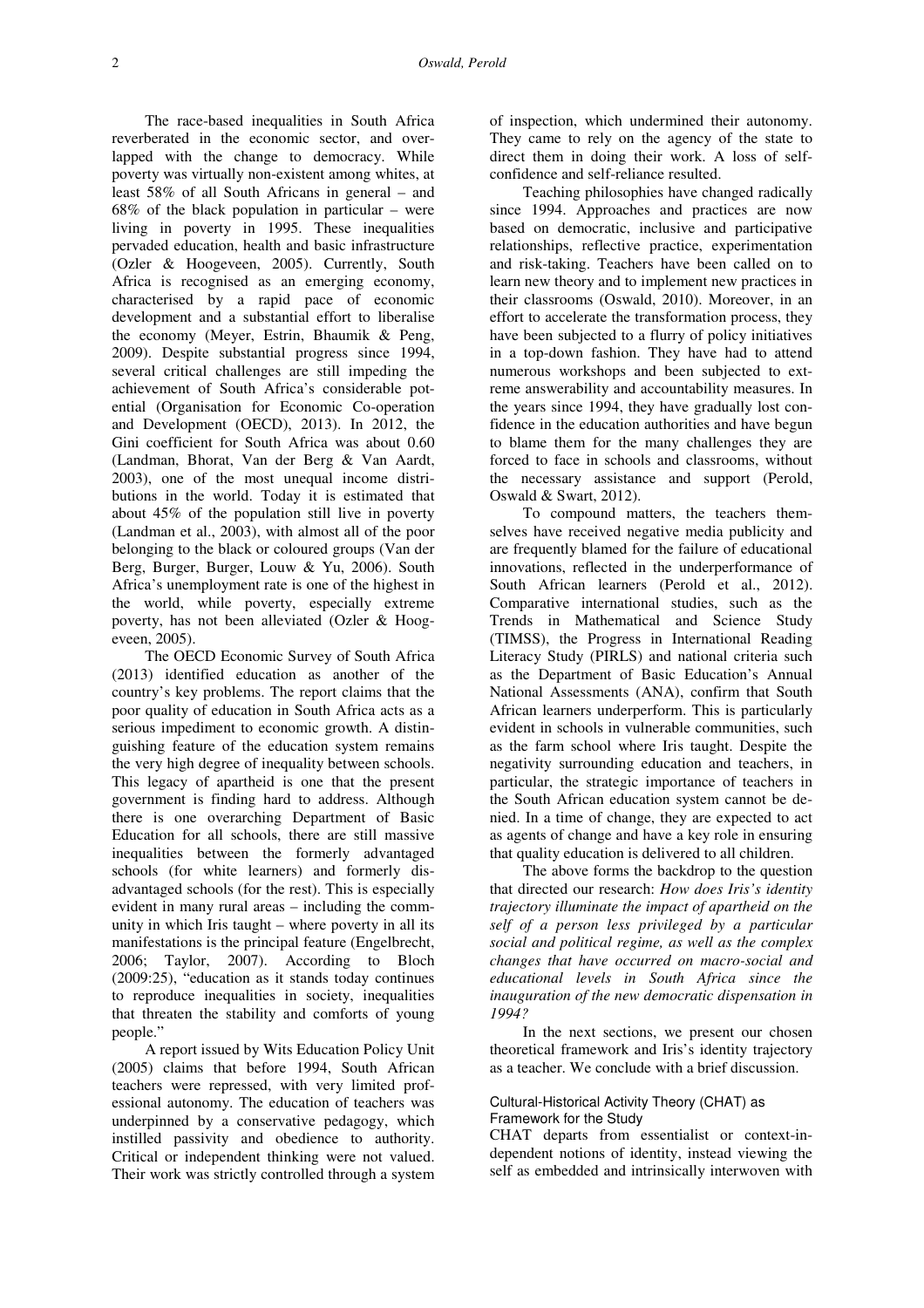socio-cultural and historical processes. Researchers in CHAT accept the challenge of "rendering an account of the self as a profoundly social phenomenon, yet at the same time as real, agentive and unique" (Stetsenko & Arievitch, 2004:476).

Vygotsky's work is fundamental to all contemporary variants of CHAT, but was further refined in the seminal work of Leontiev. Stetsenko and Arievitch (2004) and Stetsenko (2005) articulate human subjectivity (as derived from the work of Leontiev) as originating from and existing within activity processes. This eliminates the dichotomy between individuals and the world. Practical, social and purposeful (object-related) activity is the principal form of human life (Stetsenko, 2005). In CHAT, therefore, analysis of the agency of human subjectivity and inter-subjectivity needs to keep in view their ultimate origin in material processes of human activity.

Stetsenko and Arievitch (2004:476) expand Leontiev's work on object-related human activity by conceiving of CHAT as having an "ontological unity of inter-individual and intra-individual processes", as accounted for in "transitions between the self and broader sociocultural processes". This implies that an individual, such as Iris in this study, is simultaneously formed by society and informs society; that she is created by history but that she also creates her own history, and that she is the "author and actor of her own drama" (Marx, 1955, in Stetsenko, 2005:85).

These possibilities for agency make identity and identity processes important in the working life of a teacher such as Iris. In the words of Holland and Lachicotte (2007:134-135), Iris is "inhabitated by [the world], and yet is able to co-construct the social and cultural world" in which she exists. Phrased differently using the metaphor of residence, this means that although Iris inhabits the social structures and spaces that have been created by the collective society, she nevertheless can produce a self which inhabits these structures and constructs in creative and even subversive ways. This particular argument is significant in the context of this article, and will be extended in our discussion of Iris's identity work.

### **Method**

Our active engagement at the research school spanned a period of three years from 2008 to 2010. We employed an ethnographic design for the project. The principal and the staff were approached, and once they had indicated their willingness to take part in the research, ethical clearance was obtained from the Research Ethics Committee at the relevant university. The project was further approved by the Western Cape Education Department (WCED) before being launched at the school.

This primary school is situated in a rural area in the Western Cape, where the majority still suffer harsh conditions of poverty, adult illiteracy, social breakdown and disease. Despair, a sense of hopelessness and a fatalistic worldview are frequently the result. At the time of our engagement with the school, it was small, with 12 teachers and 380 learners. The teachers were not members of the community the school served, but travelled daily from more affluent areas, thereby creating a socio-economic and geographical distance between themselves and the school community. Besides their teaching roles, they were often the main source of care in the immediate environment (Perold et al., 2012). Like teachers elsewhere in historically disadvantaged schools, those in Iris's school struggled to address the manifold and diverse needs of their learners, especially given the lack of resources.

We employed a qualitative methodology and data was generated through three group discussions with the staff, two focus group interviews with four teachers, an individual interview with Iris (pseudonym) and open-ended questionnaires completed by all the teachers. A narrative style of respectful curiosity (Madigan, 2011) was utilised in interactions with all the research participants throughout the gathering of data, aiming to elicit their knowledge and experience of their teaching and support practices. The conversations we had with all the participants and Iris were aimed at providing them with opportunities "to generate identity conclusions informed by non-structuralist categories of identity - intentions and purposes, values and beliefs, hopes, dreams and visions, commitments to ways of living, and so on" (White, pers. comm., 1992, in Madigan, 2011). To answer our specific research question, we set out to capture Iris's experiences of her career trajectory, since she began working in education. For some time, she had kept a diary to help her to make meaning of her experiences. She agreed to share relevant extracts from this in a life-line format. The data obtained from the life-line exercise was analysed and served to inform further questions which we posed in a further individual interview with her. We revisited our first data set, obtained as part of the original project, as secondary data, adding richness to the more recently generated primary data.

CHAT usually views data analysis as an abductive process, which implies a movement between an inductive and deductive process of knowledge creation (Foley, 2002; Rautkorpi, n.d.). During the first phase of data analysis, we approached the primary and secondary data from an inductive stance, taking a tentative position. Global analysis, a tool used "for thematic, networked analyses" (Henning, Van Rensburg & Smit, 2004:109-114), was considered appropriate for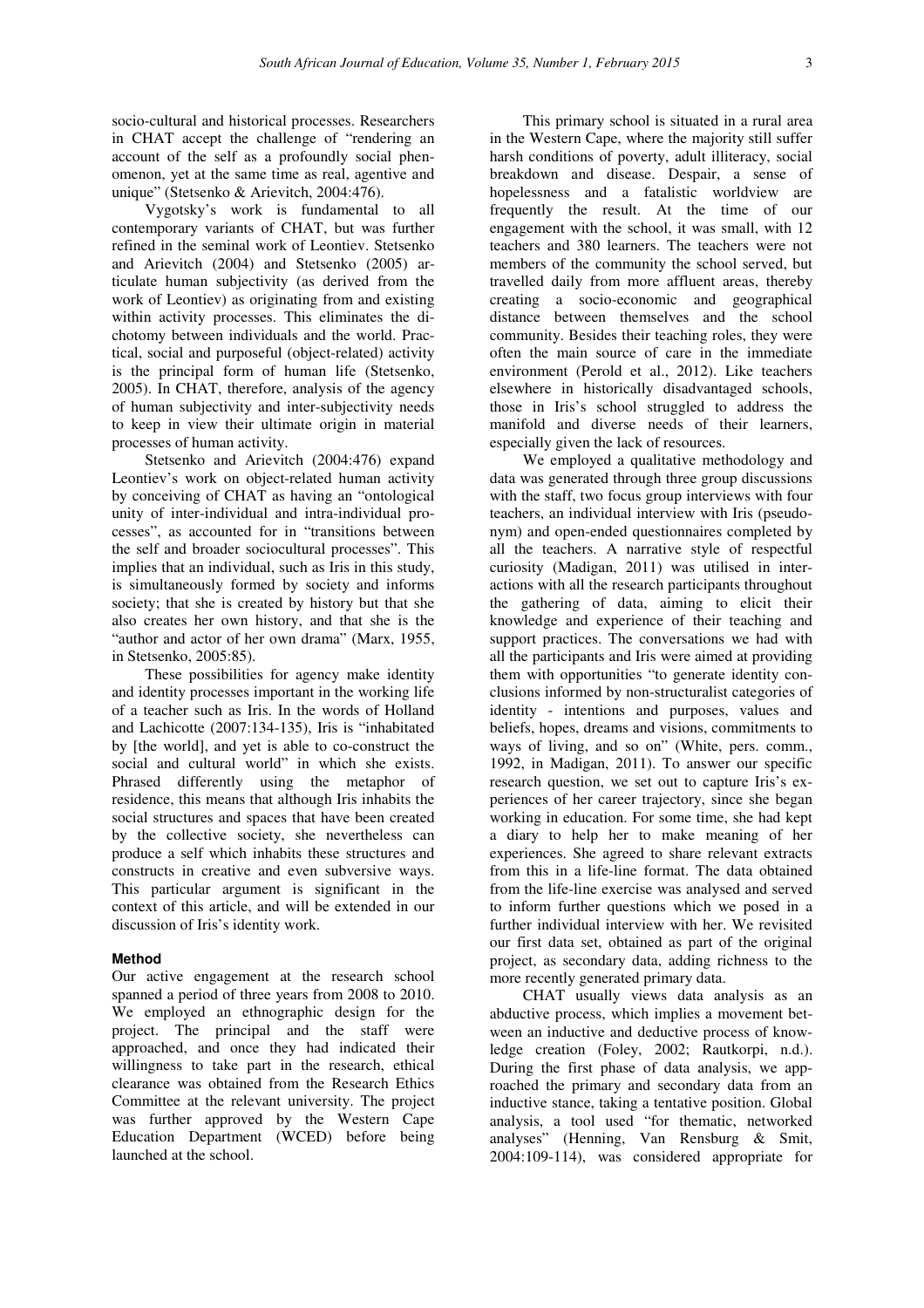interpreting our data sources. Such analysis can include a whole range of analytic procedures sharing the characteristic that data is read for broad patterns and themes, which can be meaningfully linked into an integrated whole (Henning et al., 2004).

The end-product of the first phase of data analysis revealed broad themes and patterns in Iris's experiences, both as a teacher and as a person. The deductive facet of the abductive process was invoked by positioning the themes and patterns derived from the raw data within the more recent literature in the CHAT tradition. As the data was generated in Afrikaans, Iris's home language, we translated the direct quotes reported in the article into English after the analysis.

The following ethical considerations, as suggested by Babbie and Mouton (2001), Henning et al. (2004) and Terre Blanche, Durrheim and Painter (2006), were upheld during the research study and in particular in our engagement with Iris: care was taken to acknowledge her privacy and to address her with sensitivity; her right to anonymity, confidentiality and voluntary participation was respected, and our interviews with her and other research activities in which she took part were conducted within a relationship of collaboration, trust and transparency after she signed a consent form.

The next section explores Iris's identity trajectory as embedded in CHAT, against the backdrop of the many changes that have taken place in South Africa, especially since 1994.

#### Iris's Identity Trajectory as a Teacher

The following description of Iris's identity trajectory as a teacher is based on the themes identified in the different data sets, presented chronologically and superimposed on CHAT. As we have noted, this theory views identity not as static and coherent, but as variable, multi-vocal, interactive and mutable across contexts and over time (Holland, Lachicotte, Skinner & Cain, 1998, in Daniels, 2007).

The dramatic rupture in the political dispensation in South Africa since 1994 and the possibilities that this has generated for change in all walks of life has made the relearning of identity inevitable (Geijsel & Meijers, 2005; Singh, 1997). Historical factors and changes in the socio-cultural domain play a pivotal role in Iris's work as a teacher and straddle her public and private lives. We traced her identity trajectory in a narrative format, following themes which specifically emerged from the data: her childhood experiences up to the time of leaving school, her years of studying to become a teacher, the early years of her teaching career, the 29 years (as at 2013) at her current school, and her role as a mother.

Iris was her parents' eldest child. Her earliest memories are of how her family initially lived in servants' quarters, moved temporarily to the centre of the town where she grew up, and were forcibly moved to a rented house in an area designated for the 'coloured group' on the outskirts of the town. Through the practiced segregation from the white community, given higher social standing, they experienced instability and felt displaced.

Although these forced removals had a detrimental effect on the identity of this particular 'coloured' community, a strong and cohesive alternative community eventually developed (Sonn & Fisher, 1998). This occurred at two levels: the externally constructed, imposed and negative label of the community as 'coloured', and an internal construction mediating activity systems, which imbued its members with "security, stability, belongingness and psychological relatedness" (Sonn & Fischer, 1998:466). Throughout Iris's life she was nurtured by strong communal support reminiscent of Sonn and Fischer's (1998) second level community.

Despite considerable financial hardship, Iris's father managed to procure a plot in the designated area, where he built a house which gave his family a standing in the community. He also inspired the young Iris to study hard and to equip herself with an education that could lend her some agency in a country ruled by the apartheid ideology. Iris failed her grade during her first year in the new school, as she relates: *"in the first year many, many learners failed. I also failed."* She further related that her experience of 'not making the grade' was directly linked to her family's displacement and forced relocation to a new area. This highlights the interrelatedness of the self and the social: the social inhabits the self, which manifests in the individual's actions and experiences (Stetsenko, 2005). Iris's position as a child living in a 'coloured' community before 1994 made her particularly vulnerable to forces outside her control, affecting her actions and agentive possibilities.

Iris's father died suddenly when she was 13. He was a strong influence in her life and the unexpected tragedy brought new changes and challenges. Her mother, a strong woman and an exemplary role model for Iris, took over and helped Iris to counteract the negative effects of their circumstances. Iris *learned to adapt* and to make alternate plans. She left school after Grade 10. This was contrary to her father's dreams for her, but was unavoidable given the family's financial constraints. However, she managed to enrol in a teacher training college in a nearby town. She flourished in her new-found circumstances, noting of her experience: *"this was one of the best times in my life. This period in my life really enriched me."*  She became independent and this paved the way for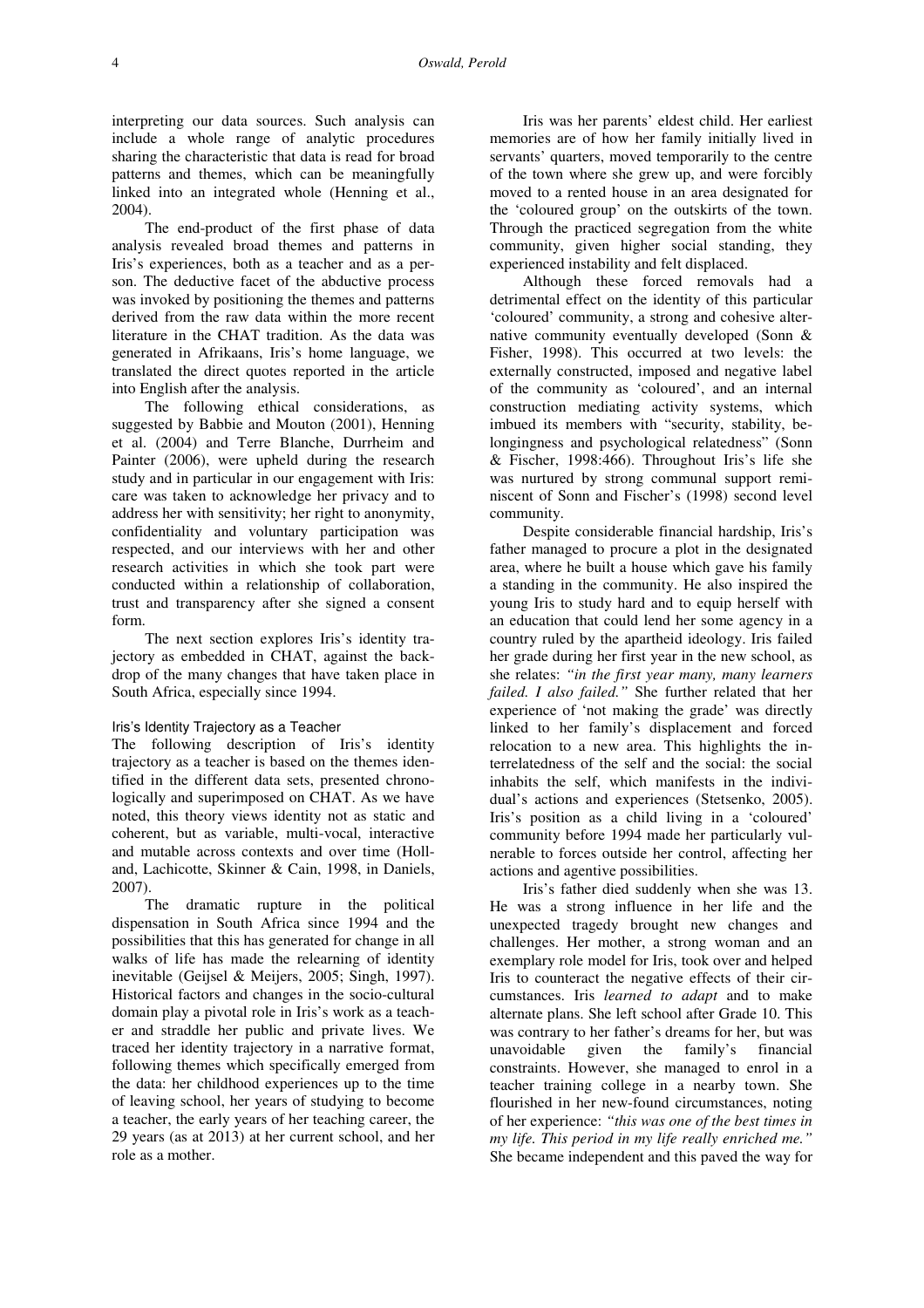her younger sisters to follow in her footsteps, since they too became teachers.

Her identity was now established, both as the leader in her family and as a professional teacher. This period in her life coincided with the unrest following the 1976 Soweto uprising. During the subsequent years of activism, Iris became more politically aware. She gained a broader understanding of how activities and decisions on a macrolevel had invaded her subjectivity and that of her apartheid racial designation. For the first time, she could identify with her mother's sadness when forced to sell some treasured family furniture, only to see it offered for sale later at an antique shop in town for much more than they were originally offered.

Iris began to question the dominant discourses in the country, and their negative impact on her identity. At the same time, she found solace in her community; there she felt valued. She articulated her response to this in the following way: *"but I learned not to be bitter about it, to put the past behind me, stay focused and to move forward."* She also met her future husband while studying and the role of 'cherished wife' became part of her identity. After completing her basic training as a teacher, she went on to specialise in class music. This contributed significantly to her identity as a teacher:

*I* [would] *not change anything about the experience that I gained while studying. I learned about discipline, being on time, and responsibility. I shall always be grateful to my mother for making this possible.* 

Iris procured a position as a Grade Three teacher in a primary school in the town where she had received her training, and started her teaching career in 1978. She loved her work as class music teacher, and was able to use all the expertise gained during her training. She remembered the principal of this school as an important mentor, from whom she learned valuable lessons. She described him as *"being like a father to* [her]*".* Teaching as an activity was central in her life and informed her identity. She flourished in the school and valued the collaborative collegial relationships she formed during her time there.

She worked in a structured environment with clear guidelines. Her initial training as teacher was seen as adequate for her position as classroom teacher, her knowledge and skills were valued, and she was not expected to gain any additional skills by attending workshops (as she would from 1994 onwards). Her pupils could learn, read and do mathematics. Routines were predictable, there were no surprises, no failures and *"the 'department' provided everything I needed, from the curriculum to the necessary resources."* This echoes the statement from the Wits Education Policy Unit (2005) that during the apartheid dispensation,

teachers were both controlled by and reliant on the state.

This observation speaks to one of the paradoxes in Iris's identity trajectory. From a historical perspective, it could be argued that teachers were robbed of any form of agency by both the rigid state control of education and by their own lack of critical awareness. Nevertheless, the more structured environment in which Iris taught, as well as the sound progress of her learners, gave her a sense of safety and a feeling of accomplishment. State control was evident in the inspector system that was employed to appraise performance. Despite this, Iris recalls having only a minimum of administrative record-keeping responsibilities – in sharp contrast to the current demands on teachers. She interpreted this minimal state intervention as an affirmation of trust in her abilities and a confirmation that her work was good. She defined her role as a teacher as being *"responsible for teaching and learning".* Iris particularly cherished this part of her career. Her goal-directed activity as a teacher, aimed at the successful progress of her learners, delivered positive outcomes. Stetsenko (2005) emphasises goal-directed activity as the driver for the development of human subjectivity in the reciprocal influence between the individual and the social. Thus, in this period, two factors impacted on the development of Iris's identity trajectory as a teacher in this culturally constructed and socially imposed world (Holland & Lachicotte, 2007). Firstly, the safety of a structured environment, which allowed her to feel that she was in control and an expert at what she did, and, secondly, her pride in being a provider to her family.

Iris joined the staff at her current school in 1984. As previously noted, this was a farm school in a vulnerable community in the Western Cape. The teachers were confronted by severe challenges due to the adverse circumstances which their learners faced at home and in their community (Perold et al., 2012). Contrary to Iris's experience at the previous school, the first two principals at this school both employed autocratic management styles, ruling with an iron fist*.* Nevertheless, she still enjoyed teaching. She also furthered her own education, achieving her Grade 12 qualification through distance learning. She subsequently registered for a Bachelor of Arts (BA) degree at a university for 'non-white' learners, and successfully completed the degree. She mentioned in her diary that apartheid had made it impossible for her to attend a nearby so-called 'white' university. However, she made full use of available opportunities to further her education, despite the limiting conditions afforded her by society. This more goal-directed activity contributed to her viewing herself in a positive light.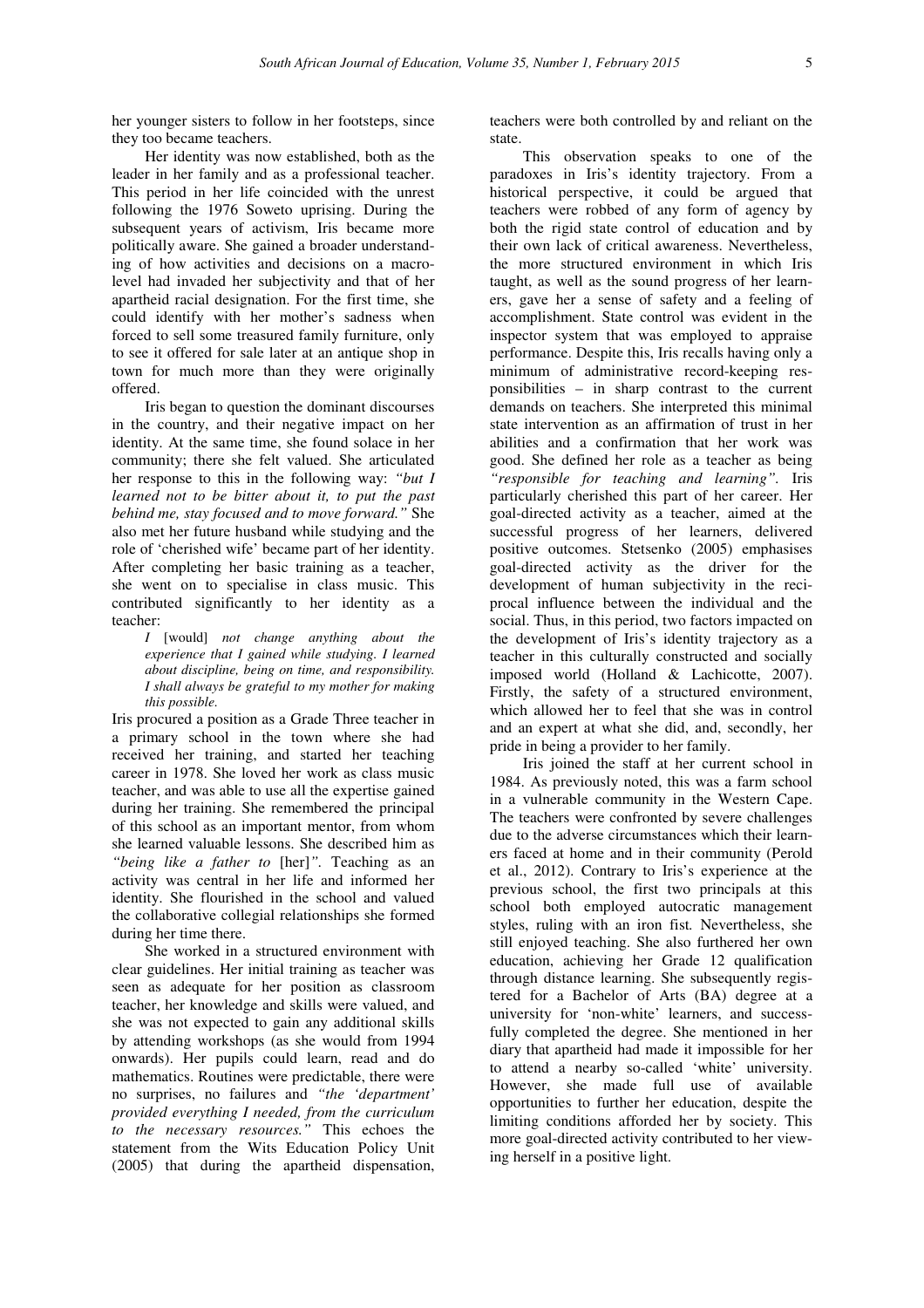Iris talked with pride about her many accomplishments with school choirs. These had won prizes at local competitions; even colleagues with more years of experience acknowledged her expertise in the field. During these years, she and her husband bought her mother's house (the one her father had built many years before), renovated and extended it. She also *"went to a big academic hospital for infertility treatment in order to start with a family".* She established a stable and successful middle-class family, despite the broader social, political and economic disruptions that were racking the country in the dying years of apartheid.

Nineteen ninety-four was a watershed year in South Africa's history. The new democratically elected government abolished discrimination on the basis of race and feelings of euphoria and optimism abounded. However, the radical nature and extent of transformation caused stress for many teachers, despite their initial elation at their newfound freedoms (Van Niekerk & Prins, 2009). Iris and her colleagues, as she put it, *"had to make huge paradigm shifts"* in being retrained for the changed educational dispensation. They were obliged to attend numerous workshops and felt unsure of what was expected of them. Even the language changed: they were now called 'educators' instead of teachers, while pupils became 'learners'. As if this were not enough, they were inundated with files with information on new ways of teaching. Iris described how she became an *"educator as well as student"* 

*Tasks doubled, administrative workload expanded, and I found myself not having enough time to teach the way I was used to and what I believed in. Many teachers left education and were not replaced, thus classes became bigger and bigger, and I became a 'crowd-controller' instead of a teacher.*

The problem of adapting to curriculum changes has become a hallmark of teaching in the 'new' South Africa. Since 1995, teachers have had to adapt to three curriculum changes. The highly criticised Outcomes-Based Education (OBE) system was introduced in 1998 and modified in 2007. It is currently being replaced by the National Curriculum Statement Grades R-12, based on a different set of philosophical underpinnings. Iris complained that the revised practices following from these curriculum changes have not been conducive to learning. These factors – particularly the way in which new language has shaped new roles and new descriptions of the work expected of her – led to confusion and despondency in her working life. She confessed to feeling like she was running around like a *"headless chicken* [sic]*, keeping extremely busy with frenzied activities in order to keep my head above water".* Her activities had become less effective, the expectations of the education authorities confuse her, and, most significant of all, the *"children cannot read, write or do maths!"* Her identity as a strict but competent

teacher has been eroded by a feeling of failure. She felt as if *"she [was] caught up in a wrong world. I have never before felt so stupid, dull and confused!*  [sic] *Just plodding along, just plodding along every day!"*

Iris seemed to have lost a sense of personal agency. She reports that blaming others remained her only defence against the fact that learners were not making progress and that teachers were seen as not making the grade by both the education authorities and the media in South Africa (Bloch, 2009; Perold et al., 2012). She blamed learners for not taking responsibility for their own learning, parents for lacking parental skills (*"parents do not address gnats, they wait for the elephants"* [sic]), outsiders becoming involved as do-gooders in the school, and then using up precious time that could have been spent on teaching (*maybe trying to ease consciences*), and excessive departmental expectations (*"I have to be social worker, pastor, doctor, nurse, psychologist and more"*). Iris's cry for help could well resonate with many teachers in South Africa: *"I am tired, depressed, despondent and fedup* [sic]*. I see a very dark future for education in South Africa. When will I be allowed to* teach *again?"*

Iris felt both that she was a failure and that she was being *"crucified* [sic] *for being a failure".* She felt she had to *"pick up the pieces"* of her confidence, but did not know how. Her agency as teacher was being diminished and the demands on her were making inroads on her confidence. Her work as a teacher was negatively impacted by these social-cultural demands, which in turn shaped her identity, and recursively affected her teaching practice and how she viewed the current educational dispensation. Her reaction to her situation nevertheless revealed a further paradox in her identity trajectory. Despite painting a bleak picture of education in South Africa and seriously questioning her own future as a teacher, she was not prepared to give up: *"Me throwing in the towel?*  Never! [sic]*"*

Several factors contributed to her determination to carry on, regardless of the overwhelming challenges facing her. First, 18 years ago, she and her husband adopted a baby girl. Motherhood has given her the opportunity and space to live out her original ideals about education. She supported her daughter in all her academic and extra-mural endeavours and, through her success as a mother-who-is-also-a-teacher, confirmed her own identity as a teacher. Second, as a result of her experiences during apartheid, Iris was adept at improvising across the limits of cultural traditions and social forces of power and domination to find spaces in which to re-invent the self (Holland & Lachicotte, 1998, in Daniels, 2007). In this way, she found the determination to carry on, regardless of her current despondency.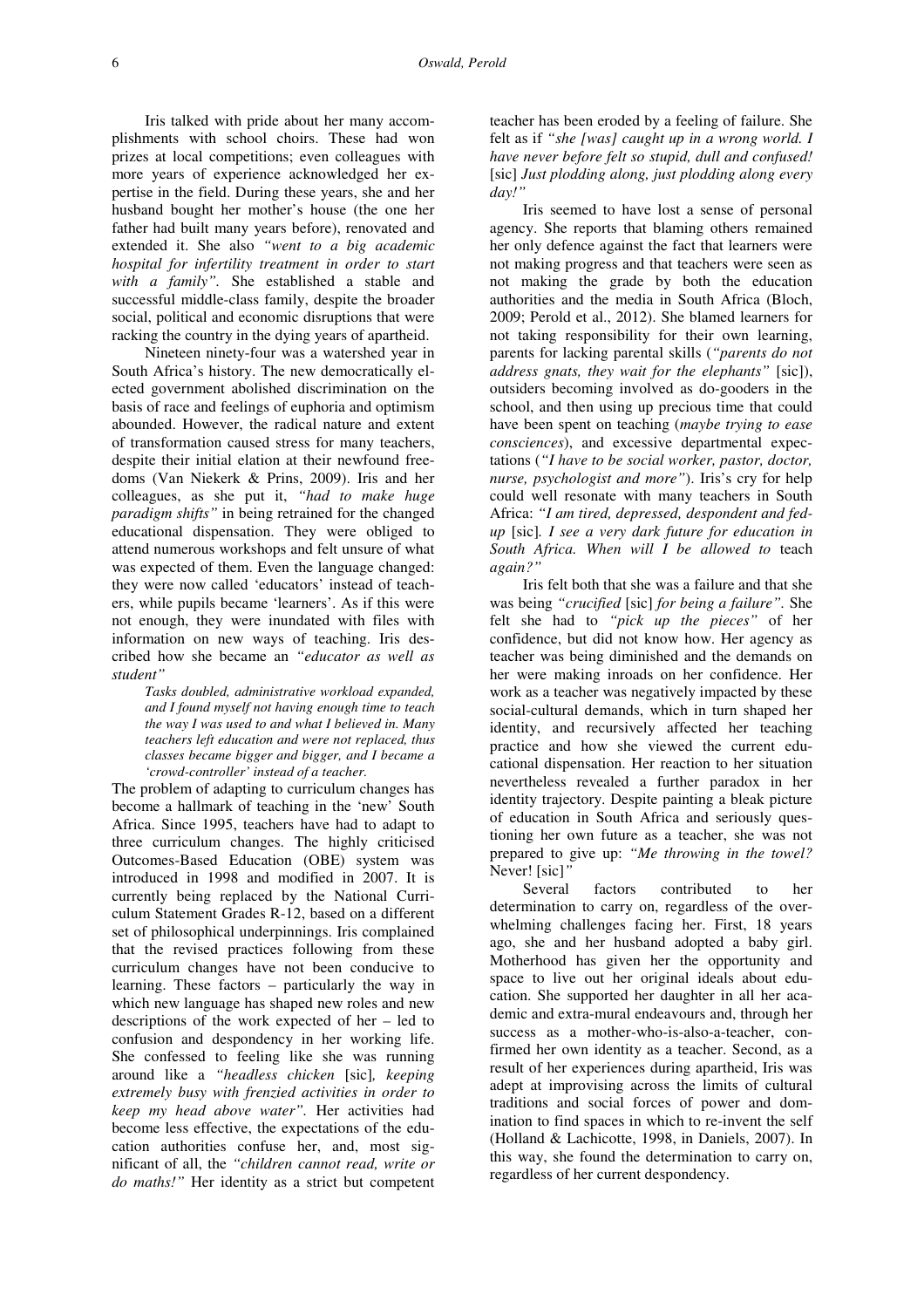## **Conclusion**

Iris's identity trajectory was loaded with complexities, ironies and paradoxes. CHAT helped us to make meaning of the data, offering us a robust and broad-based platform from which to engage with her identity trajectory (Oswald & Perold, 2011). We came to understand how this had unfolded, as the outcome of the various activities in which she had participated, both as a teacher and as a human being, during divergent political periods in South Africa (Stetsenko, 2005). These activities provided the background for the unfolding of her identity trajectory as changes in object-related activities seemed to contribute to Iris's understanding of her identity. It was also clear how her identity derived from an "ensemble of societal relations" (Marx & Engels, 1968, in Roth, 2007:84). This was evident in the narrative of her life, from her birth in the 1950s in a segregated country in which she was marginalised on grounds of her race, to her positive experiences – despite considerable political constraints – as a young teacher, to her current sense of disillusion over the perceived failure of the education authorities to support teachers and to ensure quality education for all learners. Our study offers proof of CHAT's conceptualisation of the self-in-development as located not "under the skull" but in the processes of ongoing practical activity and social transactions (Stetsenko & Arievitch, 2004:475).

A modest form of agency was evident in how Iris was "inhabitated by [the world]" but was still able to "co-construct the social and cultural world" in which she exists (Holland & Lachicotte, 2007:134-135). Her social position until 1994 was shaped by a history which allowed her as a member of the coloured community only a limited space for agency. Nevertheless, as an efficient teacher and as a valued member of a particular community, she still managed to position herself favourably, despite political and other restrictions. Today, however, her experiences as a teacher in a transformed South Africa, threaten the sense of agency that she experienced previously, and therefore also how she currently views herself. In the past, she assumed that if she did her best as a teacher, her learners would prosper. During the previous dispensation she was able to focus on this aim and her learners flourished. Currently, too many complex factors out of her control militate against this. Her learners are mostly not 'making the grade', leaving her cynical, feeling a failure and often depressed.

From all the above it is evident that Iris's sense of agency fluctuated as it was influenced by contextual changes. Regardless, she still remains committed to carrying on, although simultaneously believing that a whole generation of children, subjected to the turmoil of a transforming education since 1994, is lost. This seeming paradox in Iris's thinking illustrates the fluidity of her identity,

dependent on practical activities and social transactions present in her life.

In retracing Iris's identity trajectory, we determined what a teacher might need in order to feel cared for, supported and valued. Iris referred to the importance of positive school leadership. A school leader with the capacity to act as a positive role-model for teachers can inspire feelings of value and safety, empowering them to take risks and to strive to become the best they can be. She also stressed the benefits of a school as a community, where collegial relationships could act as networks of support for all teachers, but especially for novice teachers. Her recent feelings of despondency were intertwined with the failure of her learners to make progress, in sharp contrast to her previous experiences of success. These feelings were exacerbated by negative reactions from the educational authorities and the media, coupled with her frustration at not being heard.

South Africa as an emerging economy market is making progress in the economic sphere, but the quality of education and the unequal distribution of wealth and resultant poverty in certain sectors of the country act as serious inhibitors of further economic growth. The poor quality of education persists despite the fact that change has become integral to the South African education system. Numerous policy changes and subsequent change initiatives on school level have not resulted in sufficient progress. We argue that one of the reasons for the weak effect of education reforms is that the important role of teachers' identities as they are forced to position themselves within new approaches to and practices in education is not sufficiently considered. According to Geijsel and Meijers (2005) identity learning is necessary during periods of innovation and change. They claim that without changes in teachers' personal identity sustainable changes in schools will not be possible.

The OECD report (2013) suggests that the better use of available resources in education would enhance the quality of education and make a positive contribution to economic progress in South Africa. As teachers form the bulk of (human) resources in education and mostly carrying the responsibility for the implementation of change initiatives, it seems reasonable that the nurturing and support of teachers should carry high priority. Iris's message endorses the need of teachers to be heard, to be acknowledged for what they accomplish under difficult circumstances, and highlights their dire need for support. Teachers need access to tools that afford their agency and active stance. The right balance between monitoring and support is crucial, while providing more support staff to schools would allow teachers more time to spend on teaching (OECD, 2013). These messages need to be heard by those in power if a true and enduring transformation in education is to be effected.